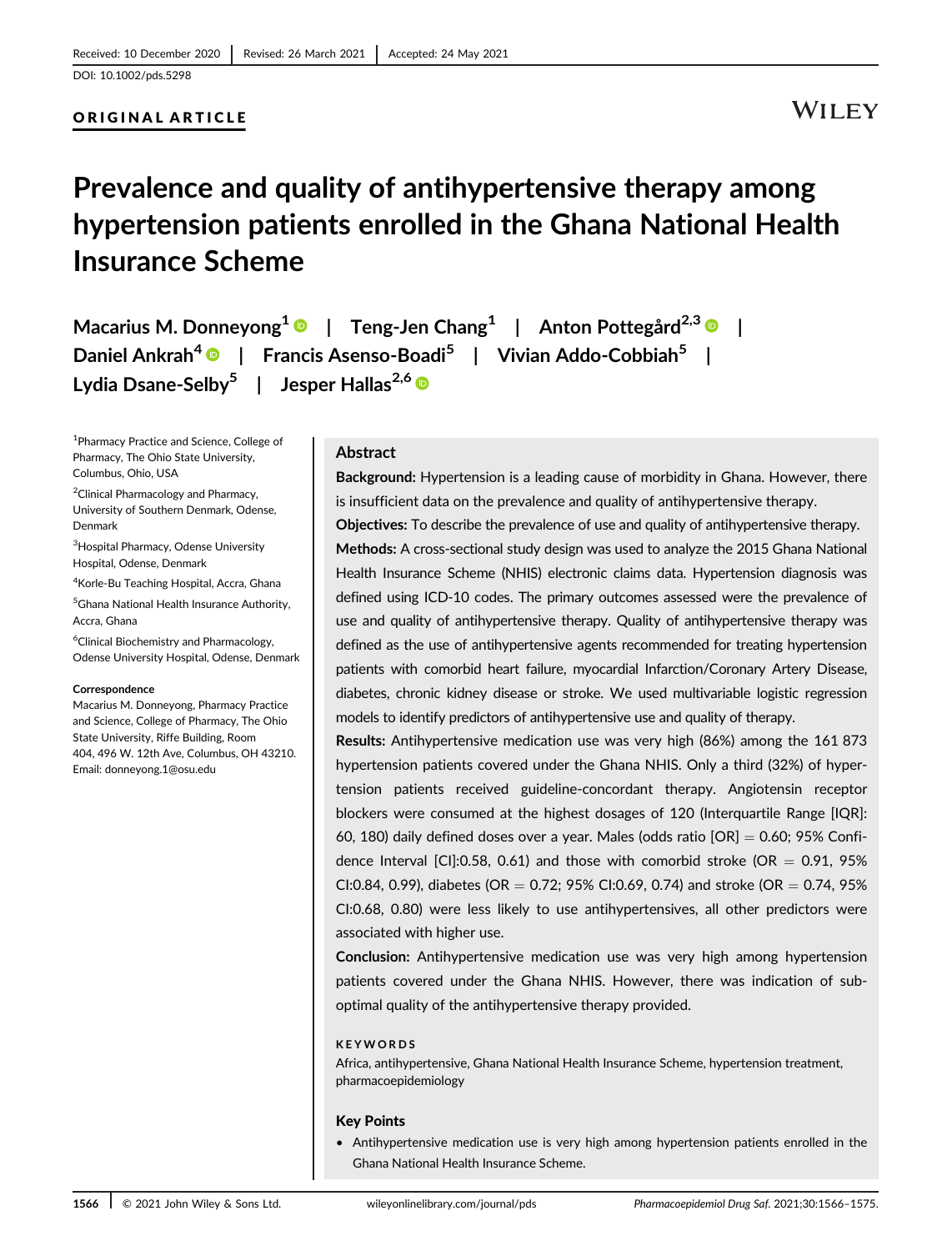- CCBs were the most frequently used antihypertensive agents either as monotherapy (60%) or in combination with another antihypertensive agent (42%).
- In terms of dosage of consumed antihypertensive agents, ARBs were consumed at the highest dosages of 120 (Interquartile Range [IQR]: 60, 180) DDDs over a year.
- The quality of antihypertensive therapy was suboptimal; only a third (32%) of hypertension patients received guideline-concordant therapy.

#### 1 | INTRODUCTION

Hypertension is now the second leading cause of morbidity in Ghana. $<sup>1</sup>$ </sup> As a risk factor, hypertension is a major cause of cardiovascular diseases (CVD) and stroke that accounted for nearly 22% of mortality among patients at the Korle-Bu Teaching hospital, a large urban teaching-hospital in Ghana.<sup>2</sup> Hypertension awareness, treatment and control remain poor. $2-4$ 

A meta-analysis of population-based studies in Ghana reported that between 7.2% and 31.3% of hypertension patients reported using antihypertensive medications.<sup>3</sup> A more recent analysis of the 2014 Ghana Demographic and Health Survey (GDHS) reported that 32.6% of hypertension patients reported using antihypertensive medications.2 Hypertension has thus been found to be under-treated in Ghana. What is unknown is the quality of pharmacologic treatment received by those who reported using antihypertensive medications. None of the existing published reports were able to investigate beyond a binary response to self-reported use of antihypertensive medications. Further, because all existing studies are based on selfreported antihypertensive medication use, the authors were unable to assess the doses, types and total number of unique antihypertensive medications used. $5-9$  Yet this information is critical for understanding the quality of treatment provided to hypertensive patients.

To address this lack of data on how patients are treated with antihypertensive medications in Ghana, we leveraged prescribed medication use data from the Ghana National Health Insurance Scheme (NHIS) electronic claims database to: (1) measure the prevalence and identify the predictors of antihypertensive medication use among hypertension patients; (2) assess the quality of antihypertensive treatment (based on dose, drug regime and types of medications used) and identify the predictors of these quality indicators.

#### 2 | METHODS

#### 2.1 | Data source

Through a data access request process, the National Health Insurance Authority (NHIA) provided us with the 2015 NHIS claims data, drawn from a random sample of 54 providers across the country. The content and structure of this database has been previously described.<sup>10</sup> Briefly, the Ghana NHIS is a universal health coverage plan that has been in existence since 2004 and currently covers about 10.4 million insured lives  $(\sim40\%$  of the Ghanaian population). This database

captures information on drugs dispensed, medical diagnosis, procedures, clinical investigations/tests, the associated costs of all services provided, and so on. Because the NHIS uses a local unique drug naming convention (a nine alpha-numeric code for identifying unique drugs), we reviewed the names of drugs included in the NHIS essential medicines list to identify all antihypertensive drugs that were covered under this health plan.<sup>10,11</sup> Based on this list of identified antihypertensive drugs, we mapped each drug to its corresponding Anatomical Therapeutic Chemical (ATC) code.

#### 2.2 | Study population

Hypertension diagnosis was defined using the ICD-10 codes for hypertension diagnosis: I10-13. We restricted our analysis to patients aged 12 years or older because the NHIS classifies hypertension patients based on an age cut-off of 12 years.<sup>12</sup> Only participants with non-missing ICD-10 codes were included in the analysis.

#### 2.3 | Outcomes

The primary outcomes for this study were the prevalence of antihypertensive use and quality of therapy among hypertension patients.

Antihypertensive use: This was defined as a prescription for at least a single antihypertensive agent from any therapeutic class (angiotensin-converting enzyme inhibitor [ACEI], angiotensin-receptor blocker [ARB], beta-blocker [BB], calcium channel blocker [CCB] or diuretic) among patients with a hypertension diagnosis at any time during 2015. Hypertension patients who had at least one record of ATC corresponding to ACEI, ARB, BB, CCB, and diuretic were classified as antihypertensive users; all others, including those missing data for the NHIS' local code (5%) were classified as non-users of antihypertensive medications.

Most hypertension patients require at least two different agents to control their blood pressure, $13,14$  therefore, we also measured the prevalence of combination therapy and the total dose of antihypertensive medications consumed as:

a. Combination therapy: this was defined as use of at least two or more single or fixed-dose combinations of antihypertensive medications from different therapeutic classes. We also identified the 10 most frequently used two-drug combination regimen among those using at least two antihypertensive medications.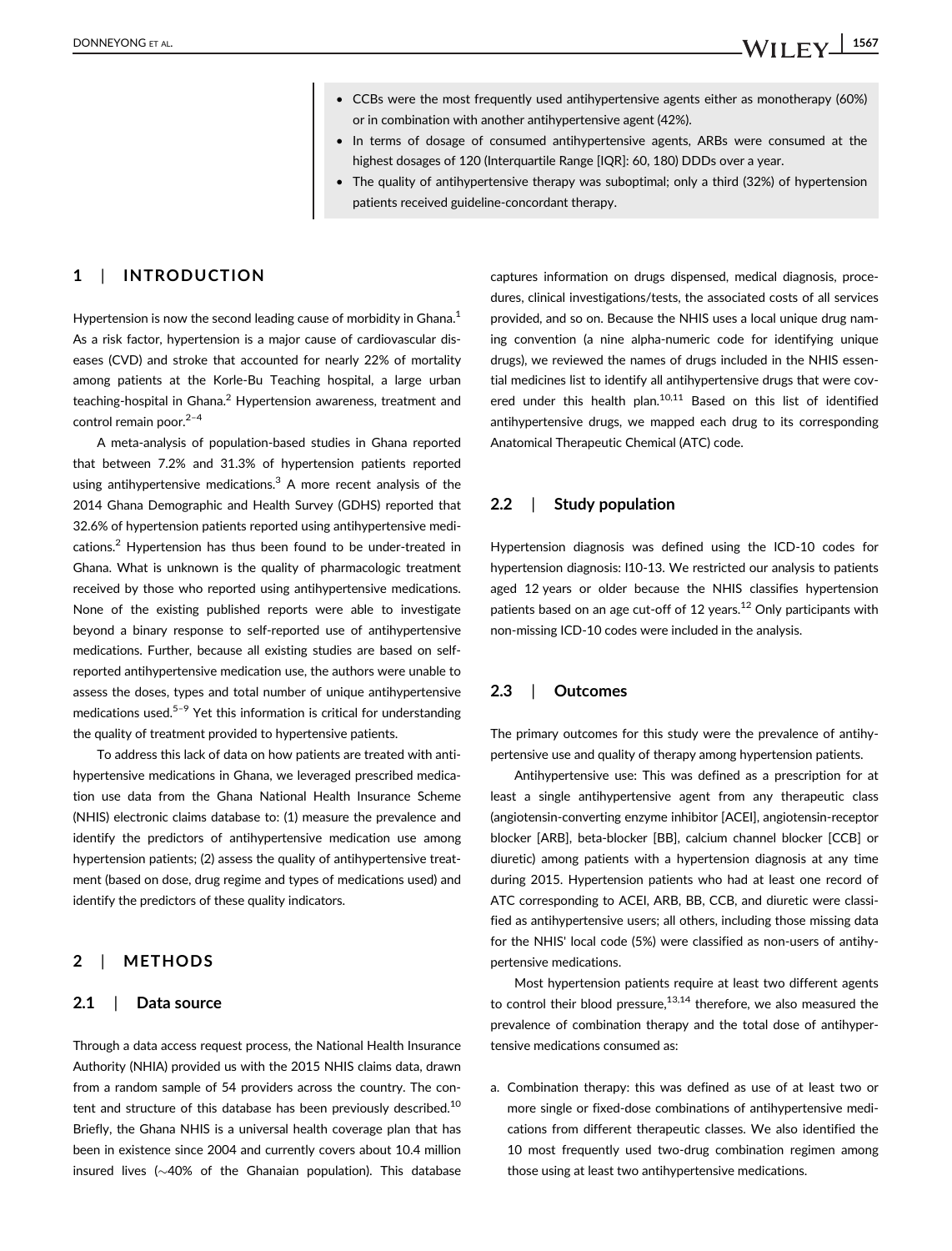b. Dose of antihypertensive used: We calculated the one-year dispensed quantity for each drug for each patient. As a common unit of quantity across all drug substances, we used the defined daily dose (DDD), developed by WHO for drug utilization statistics. According to WHO, one DDD is the assumed daily maintenance dose when the drug is used for its main indication in an adult.<sup>15</sup> This allowed us to meaningfully express quantities across a wide range of drugs that have different potency. For example, one DDD is 5 mg for amlodipine and 25 mg for hydrochlorothiazide. Because DDDs are drug specific, we calculated separate DDDs for each antihypertensive agent used by patients. For fixed combination products (e.g., lisinopril/hydrochlorothiazide), each component was included separately, that is, a person using a combination product would contribute equally as using each component by separate prescriptions. We chose this procedure to simplify the description of the used regimes and since focus was on the substances used and their quantities and not on whether they were given as fixed dose combinations or not.

The Quality of antihypertensive therapy was assessed based on the Ghana Ministry of Health's Standard Treatment Guidelines and the American Medical Association's Eighth Joint National Committee (JNC 8) clinical guidelines.<sup>1,14</sup> Two measures for quality of antihypertensive therapy were operationally defined as follows:

- a. Use of a thiazide diuretic or CCB, with or without other agents. These two medications are the recommended drugs for initial treatment of hypertension among Blacks.<sup>14</sup>
- b. Guideline-concordant antihypertensive use by comorbidities: Guideline concordant treatment was defined as the use of specific antihypertensive medications among hypertension patients with compelling indications based on the presence of comorbidities.<sup>14</sup> We created the following disease-drug pairs as indicators of guideline-concordant treatment; (1) heart failure (ICD-10: I50, I50.0, I50.1, I50.9): use of ACEI or ARB plus BB; (2) myocardial infarction (MI; ICD-10: I21-23)/coronary artery disease (CAD; ICD-10: I25); use of ACEI/ARB and BB. For those with only CAD, use of ACEI, BB, diuretic or CCB will be considered guidelineconcordant treatment; (3) Diabetes (ICD-10: E08-E11, E13): use of ACEI/ARB, CCB or diuretic; (4) Chronic kidney disease (CKD; ICD-10: N18): ACEI/ARB; (5) stroke (ICD-10: I63): ACEI, diuretic.

Candidate predictors: We defined several demographic, clinical and healthcare utilization factors based on literature and availability of information in the 2015 NHIS claims data. These variables are listed in Table 1 and include: age, sex, region of healthcare provider, compelling chronic conditions for antihypertensive therapy, contraindications for antihypertensive therapy and use of other medications, cost of medications and overall healthcare service utilization. We also included other comorbidities that may be contraindicated for some antihypertensive therapy; asthma, chronic obstructive pulmonary disease (COPD), or heart block. Comorbidities were defined based on the corresponding ICD-10 codes of each condition. ATC codes were used to define use of other medications. Cost of medicines and healthcare system utilization were measured directly from reimbursement information in the 2015 claims dataset.

#### 2.4 | Statistical analysis

The Pearson Chi-square test was used to assess the distribution of candidate predictors between users and non-users of antihypertensive medications among patients diagnosed with hypertension. We also described antihypertensive use in terms of overall prevalence of use by therapeutic classes and total dose consumed. Further, we described the frequency of use and defined daily dose (DDD) of the top-most frequently used single and two-drug combination antihypertensive regimen. The quality of antihypertensive therapy was also described. The rest of the analysis focused on identifying predictors of each outcome; use, annual consumptions and quality of antihypertensive therapy. We used logistic regression models to assess the associations between prespecified candidate predictors and antihypertensive treatment use and quality as binary outcomes. The odds ratios (OR) and corresponding 95% confidence intervals (CI) of each predictor was extracted from these models. We assessed bivariate associations between each candidate predictor and outcomes through unadjusted logistic regression models. The multivariable-adjusted associations between each candidate predictor and outcomes were adjusted for all other candidate predictors included in the model.

#### 2.4.1 | Missing data for candidate predictors

About 19% of the sample was missing data for age. Because age was not missing at random between antihypertensive users (62%) and non-users (38%), we used the hot deck method to impute these missing ages.<sup>16</sup> The propensity of missing age was calculated as the probability of missing age conditional on all other predictors (except antihypertensive medication use).<sup>17</sup> Missing ages were then replaced by ages from participants who had similar propensity scores as those with missing ages. $17$  Because only participants with valid ICD-10 codes were included in the analysis, there were no missing data for all chronic condition variables given that these were defined from ICD-10 codes. All patients included in our analysis had valid data for sex, geographical region and cost of healthcare utilization.

#### 3 | RESULTS

The 2015 Ghana NHIS dataset contained 16 490 013 electronically processed claims from 54 medical providers located in the then 10 regions of Ghana. There were 161 873 enrollees (out of 1 424 656; 11%) with a hypertension diagnosis in 2015. The prevalence of comorbid compelling indications for antihypertensive therapy among these hypertension patients were, 23%, 14%, 4%, 4%, 3% for diabetes, CKD, stroke, MI/CAD and heart failure respectively. The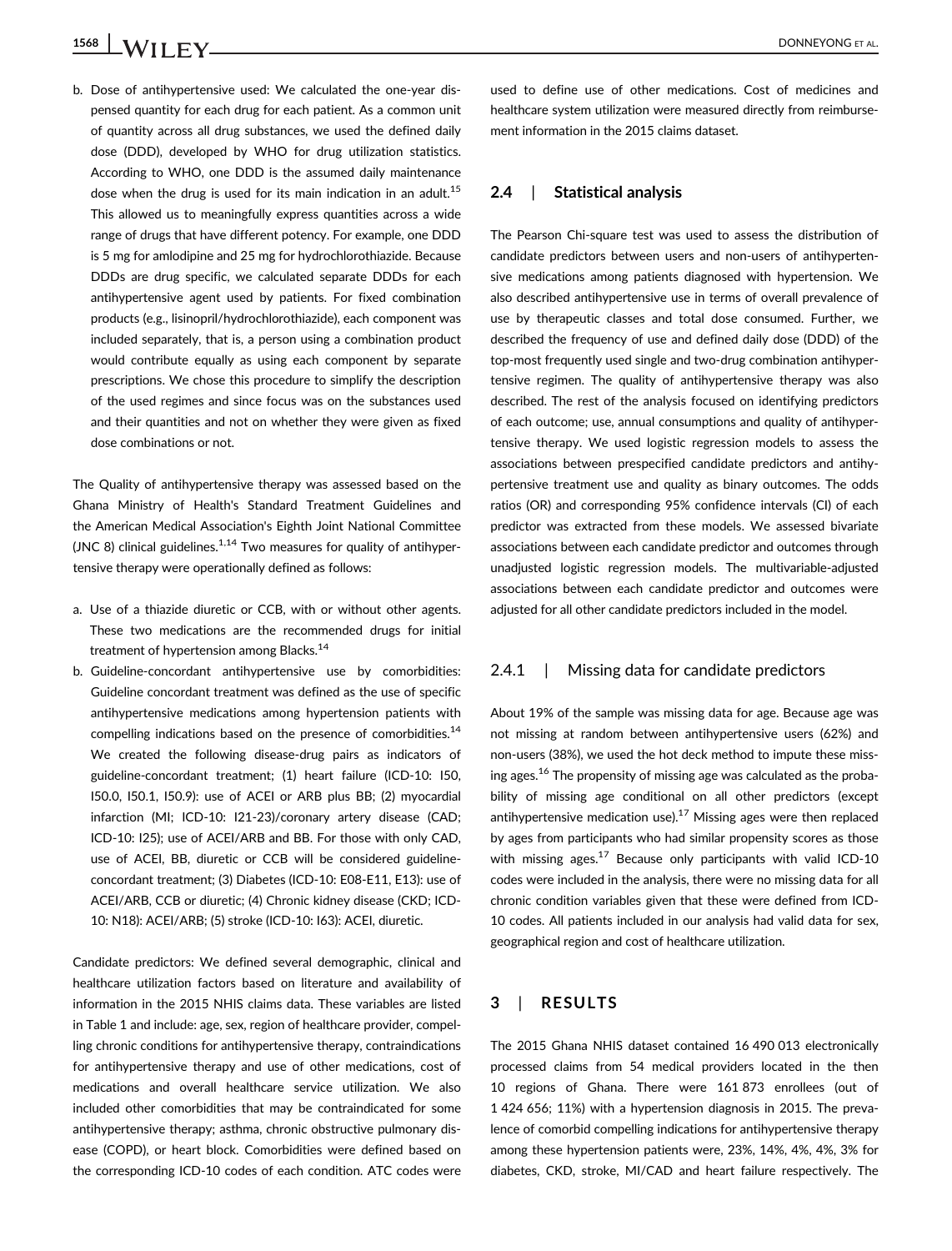|                                                 |                           |                             | Antihypertensive medication use (%) |                     |  |
|-------------------------------------------------|---------------------------|-----------------------------|-------------------------------------|---------------------|--|
| <b>Predictors</b>                               | Overall,<br>$N = 161 873$ | Did not use.<br>$n = 22535$ | Used,<br>$n = 139337$               | <b>p</b> .<br>value |  |
| Demographics                                    |                           |                             |                                     |                     |  |
| Age (mean [SD]), years                          |                           | 56.08 (16.51)               | 59.88 (14.97)                       |                     |  |
| Age groups, years                               |                           |                             |                                     | 0.00                |  |
| $12 - 29$                                       | 4486                      | 10.96                       | 6.62                                |                     |  |
| $30 - 39$                                       | 11 742                    | 17.10                       | 15.61                               |                     |  |
| $40 - 49$                                       | 25 203                    | 22.53                       | 24.73                               |                     |  |
| $50 - 59$                                       | 39 812                    | 43.21                       | 50.61                               |                     |  |
| $\geq 60$                                       | 80 630                    | 6.20                        | 2.42                                |                     |  |
| Sex                                             |                           |                             |                                     |                     |  |
| Female                                          | 117 546                   | 63.96                       | 74.02                               | 0.00                |  |
| Provider region                                 | 161 873                   |                             |                                     | 0.00                |  |
| Ashanti                                         | 38 808                    | 20.95                       | 24.46                               |                     |  |
| <b>Brong Ahafo</b>                              | 27 499                    | 19.28                       | 16.62                               |                     |  |
| Central                                         | 14 973                    | 6.66                        | 9.67                                |                     |  |
| Eastern                                         | 19 090                    | 6.48                        | 12.65                               |                     |  |
| Greater Accra                                   | 28 942                    | 32.55                       | 15.51                               |                     |  |
| Northern                                        | 10 070                    | 5.79                        | 6.29                                |                     |  |
| Upper East                                      | 5731                      | 2.47                        | 3.71                                |                     |  |
| <b>Upper West</b>                               | 2774                      | 1.40                        | 1.76                                |                     |  |
| Volta                                           | 3635                      | 1.25                        | 2.41                                |                     |  |
| Western                                         | 10 351                    | 3.16                        | 6.92                                |                     |  |
| Clinical factors                                |                           |                             |                                     |                     |  |
| <b>Medications</b>                              |                           |                             |                                     |                     |  |
| Statin                                          | 7260                      | 1.59                        | 4.95                                | 0.00                |  |
| Aspirin                                         | 25 7 26                   | 4.46                        | 17.74                               | 0.00                |  |
| Antidiabetics                                   | 29 770                    | 11.10                       | 19.57                               | 0.00                |  |
| Anticoagulant                                   | 86                        | 0.04                        | 0.06                                | 0.22                |  |
| Compelling chronic conditions                   |                           |                             |                                     |                     |  |
| Heart failure                                   | 5554                      | 1.72                        | 3.71                                | 0.00                |  |
| MI/CAD                                          | 6363                      | 2.85                        | 4.11                                | 0.00                |  |
| <b>Diabetes</b>                                 | 37 984                    | 23.29                       | 23.49                               | 0.50                |  |
| Stroke                                          | 6546                      | 3.42                        | 4.15                                | 0.00                |  |
| <b>CKD</b>                                      | 23 0 34                   | 11.87                       | 14.61                               | 0.00                |  |
| Other chronic conditions                        |                           |                             |                                     |                     |  |
| PAD                                             | 77                        | 0.05                        | 0.05                                | 0.67                |  |
| Thyroid disease                                 | 953                       | 0.71                        | 0.57                                | 0.01                |  |
| Asthma                                          | 2601                      | 1.26                        | 1.66                                | 0.00                |  |
| COPD                                            | 150                       | 0.04                        | 0.10                                | 0.01                |  |
| Arthritis                                       | 431                       | 0.14                        | 0.29                                | 0.00                |  |
| Heart block                                     | 977                       | 0.61                        | 0.60                                | 0.85                |  |
| Cost of healthcare utilization<br>(Ghana cedis) |                           |                             |                                     | 0.00                |  |
| $\leq$ 8.91 (first quartile)                    | 40 634                    | 30.53                       | 24.22                               |                     |  |
| 8.92-20.26 (second quartile)                    | 41 392                    | 43.88                       | 22.61                               |                     |  |
| 20.7-53.46 (third quartile)                     | 40 172                    | 17.33                       | 26.03                               |                     |  |
| >53.46 (fourth quartile)                        | 39 675                    | 8.26                        | 27.14                               |                     |  |

Abbreviations: CAD, coronary artery disease; CKD, chronic kidney disease; COPD, chronic obstructive pulmonary disease; MI, myocardial infarction; PAD, peripheral arterial disease.

TABLE 1 Description of the characteristics of hypertension patients by antihypertensive medication use status in the 2015 Ghana National Health Insurance Scheme database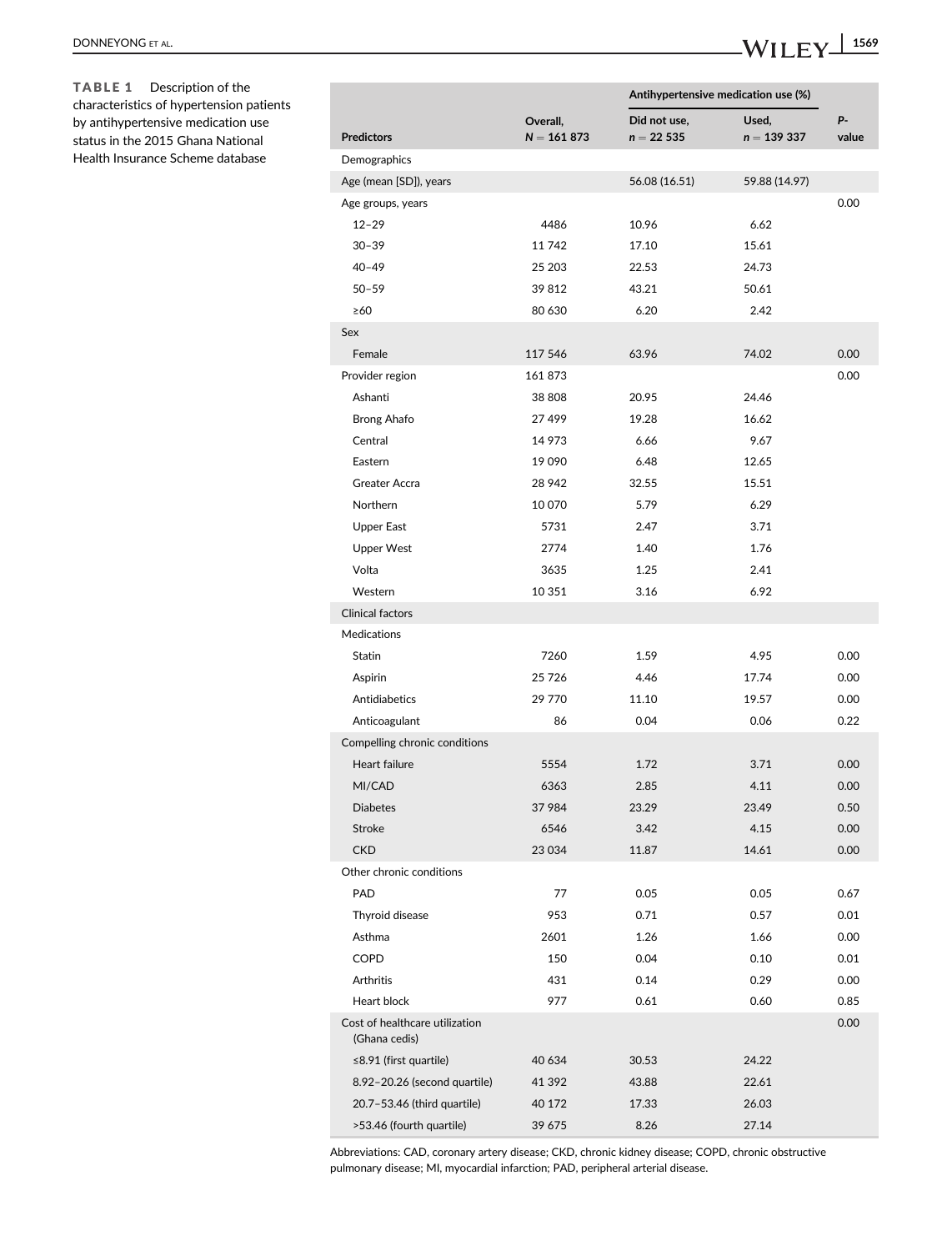## 1570 **WII FV** DONNEYONG ET AL.

majority of the hypertension patients, 86%, were using at least one antihypertensive agent during 2015. The mean age of the hypertension patients was 59 (standard deviation [SD], 15) years.

#### 3.1 | Characteristics of hypertension patients by antihypertensive medications use status

The characteristics of antihypertensive users and non-users are compared in Table 1. The antihypertensive users were older than nonusers; 60 (SD, 15) versus 56 (SD, 17) years. More female patients (74%) used an antihypertensive agent compared to male patients (36%; P < 0.01). The proportion of hypertension patients who used antihypertensive agents also differed by geographic region of residence; residents in the Ashanti region were most likely to use antihypertensives (25%) whereas those in Greater Accra (33%), the capital region of Ghana, were most likely to be non-users (33%; P < 0.01). Users and non-users of antihypertensive agents were also different on several clinical characteristics and co-medication use variables except for anticoagulant use, diabetes, peripheral artery disease (PAD).

#### 3.2 | Patterns of antihypertensive medication use

Table 2 is a rank order of the top-most frequently used single and two-drug antihypertensive regimen among hypertension patients.

CCBs were the most frequently used antihypertensive agents either as monotherapy (60%) or in combination with another antihypertensive agent (42%). In terms of dosage of consumed antihypertensive agents, ARBs were consumed at the highest dosages of 120 (interquartile range [IQR]: 60, 180) DDDs over a year. Both combinations of CCB plus diuretics and ACE plus CCBs were consumed at the highest dosages (240 [120, 450] DDD, when including both drugs) among all two-drug antihypertensive regimen.

#### 3.3 | Predictors of overall antihypertensive medication use

The associations, odds ratios (OR) with 95% confidence intervals (CI), between predictors and antihypertensive medication use from univariable and multivariable-adjusted models are presented in Table 3. Females were more likely than males to use antihypertensive medications. Compared to older adults (>60 years old), younger patients were less likely to use antihypertensive medications. Significant geographic variation in antihypertensive use was observed; patients were more likely to use antihypertensive medication in any region compared to the capital region, Greater Accra (GR). Antihypertensive medication use also increased with cost of outpatient and inpatient service utilization. Patients with comorbid HF (OR  $= 1.57$ , 95%CI: 1.41, 1.75) and CKD (OR = 1.14, 95%CI: 1.09, 1.19) were more likely to use antihypertensive medications whereas those with comorbid diabetes (OR  $=$  0.72, 95% CI: 0.69, 0.74) or stroke

|                  |                  | Frequency of use |       | Total DDD dispensed for drug regime |            |  |
|------------------|------------------|------------------|-------|-------------------------------------|------------|--|
| Rank-order       | Regimen type     | <b>Counts</b>    | %     | Median                              | <b>IQR</b> |  |
| Single-therapy   |                  |                  |       |                                     |            |  |
| $\mathbf{1}$     | <b>CCB</b>       | 20791            | 59.8  | 74                                  | 59, 180    |  |
| $\overline{2}$   | <b>ACEI</b>      | 5131             | 14.8  | 60                                  | 30, 120    |  |
| 3                | <b>Diuretics</b> | 3897             | 11.22 | 30                                  | 30, 60     |  |
| $\overline{4}$   | ARB              | 2357             | 6.8   | 120                                 | 60, 180    |  |
| 5                | <b>BB</b>        | 1123             | 3.2   | 20                                  | 10,40      |  |
| Two-drug therapy |                  |                  |       |                                     |            |  |
| $\mathbf{1}$     | $CCB + DIU$      | 27 441           | 42.1  | 240                                 | 120, 450   |  |
| $\overline{2}$   | $ACE + CCB$      | 15 804           | 24.2  | 240                                 | 120, 450   |  |
| 3                | $ARB + CCB$      | 7616             | 11.7  | 150                                 | 300, 540   |  |
| 4                | $BB + CCB$       | 3557             | 5.5   | 180                                 | 80, 360    |  |
| 5                | $ACE + DIU$      | 2476             | 3.8   | 126                                 | 62, 267    |  |
| 6                | $CCB + ACE/DIUa$ | 2453             | 3.8   | 224                                 | 120, 450   |  |
| $\overline{7}$   | $ARB + DIU$      | 1450             | 2.2   | 235                                 | 120, 367   |  |
| 8                | $BB + DIU$       | 759              | 1.2   | 105                                 | 53, 240    |  |
| 9                | $ACE + BB$       | 408              | 0.6   | 110                                 | 50, 240    |  |
| 10               | $ACE + ARB$      | 239              | 0.4   | 158                                 | 90, 240    |  |

TABLE 2 The frequency and defined daily dose (DDD) of the top most frequently used single and two-drug regimens among the overall hypertension patients in enrolled in the Ghana National Health Insurance Scheme

Abbreviations: CAD, coronary artery disease; CKD, chronic kidney disease; COPD, chronic obstructive pulmonary disease; MI, myocardial infarction; PAD, peripheral arterial disease. <sup>a</sup>Fixed-dose combination.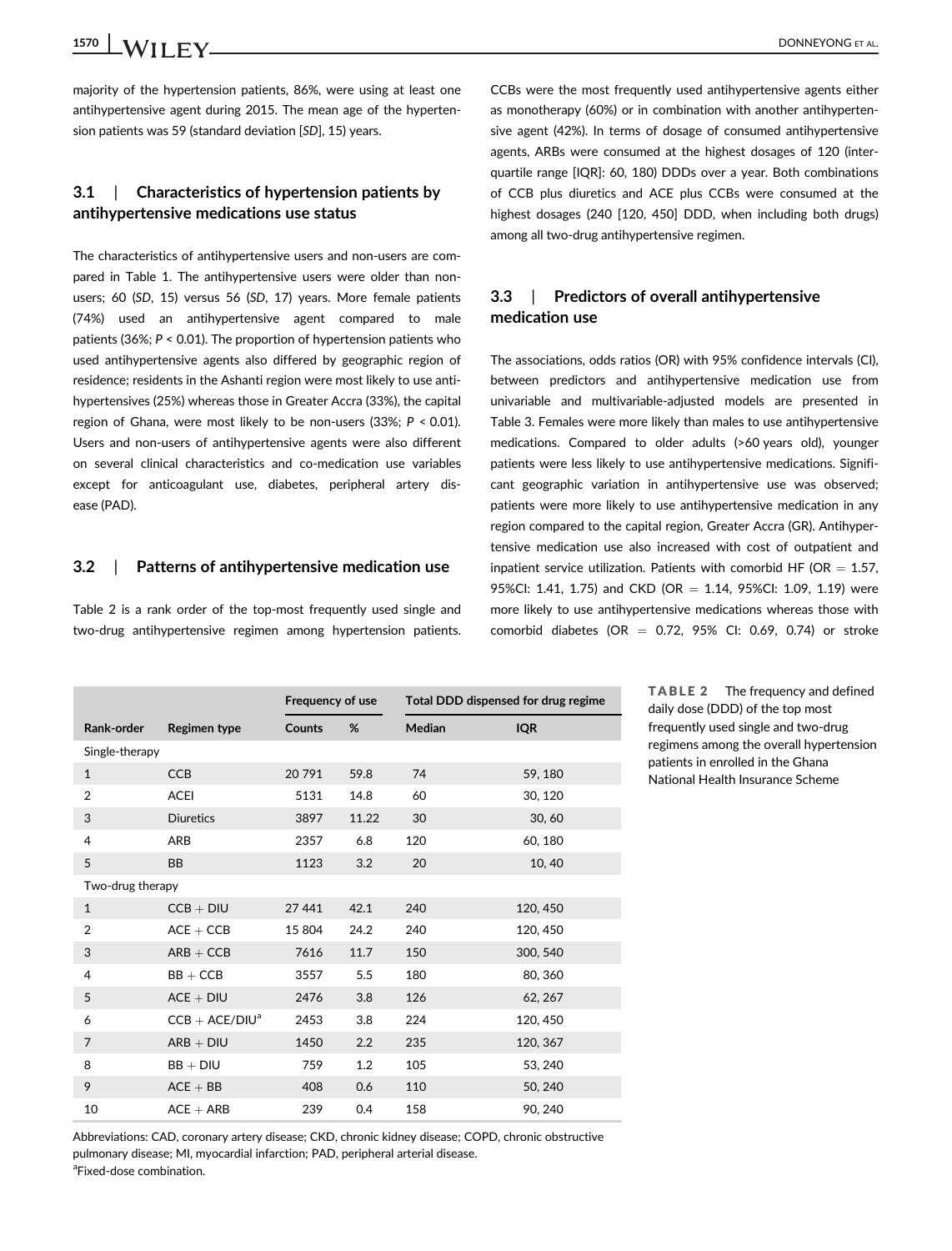TABLE 3 Predictors of antihypertensive medication use among hypertension patients enrolled in the Ghana National Health Insurance Scheme

|                                                 | Unadjusted associations   |                                 |           | Multivariable-<br>adjusted associations |  |  |
|-------------------------------------------------|---------------------------|---------------------------------|-----------|-----------------------------------------|--|--|
| <b>Predictors</b>                               | <b>Odds</b><br>ratio (OR) | 95% confidence<br>interval (CI) | <b>OR</b> | 95% CI                                  |  |  |
| Demographics                                    |                           |                                 |           |                                         |  |  |
| Age (years)                                     |                           |                                 |           |                                         |  |  |
| $12 - 29$                                       | 0.33                      | 0.31, 0.35                      | 0.31      | 0.28, 0.33                              |  |  |
| $30 - 39$                                       | 0.52                      | 0.50, 0.55                      | 0.53      | 0.50, 0.56                              |  |  |
| $40 - 49$                                       | 0.8                       | 0.77, 0.84                      | 0.82      | 0.79, 0.86                              |  |  |
| $50 - 59$                                       | 0.93                      | 0.90, 0.97                      | 0.93      | 0.90, 0.97                              |  |  |
| $\geq 60$                                       | Referent                  | N/A                             | Referent  | N/A                                     |  |  |
| Sex                                             |                           |                                 |           |                                         |  |  |
| Female                                          | Referent                  | N/A                             | Referent  | N/A                                     |  |  |
| Male                                            | 0.62                      | 0.60, 0.64                      | 0.60      | 0.58, 0.61                              |  |  |
| Provider-related factors                        |                           |                                 |           |                                         |  |  |
| Provider region                                 |                           |                                 |           |                                         |  |  |
| <b>Greater Accra</b>                            | Referent                  | N/A                             | Referent  | N/A                                     |  |  |
| Ashanti                                         | 2.45                      | 2.36, 2.55                      | 3.41      | 3.26, 3.56                              |  |  |
| Brong Ahafo                                     | 1.81                      | 1.74, 1.89                      | 1.89      | 1.81, 1.98                              |  |  |
| Central                                         | 3.05                      | 2.87, 3.23                      | 2.76      | 2.60, 2.94                              |  |  |
| Eastern                                         | 4.10                      | 3.86, 4.35                      | 3.73      | 3.51, 3.97                              |  |  |
| <b>Northern</b>                                 | 2.28                      | 2.14, 2.43                      | 2.01      | 1.87, 2.15                              |  |  |
| Upper East                                      | 3.15                      | 2.88, 3.46                      | 3.93      | 3.57, 4.32                              |  |  |
| <b>Upper West</b>                               | 2.64                      | 2.34, 2.98                      | 2.87      | 2.54, 3.24                              |  |  |
| Volta                                           | 4.04                      | 3.57, 4.57                      | 4.05      | 3.57, 4.60                              |  |  |
| Western                                         | 4.60                      | 4.24, 4.98                      | 5.26      | 4.83, 5.72                              |  |  |
| Compelling chronic conditions                   |                           |                                 |           |                                         |  |  |
| Heart failure                                   | 2.20                      | 1.98, 2.44                      | 1.57      | 1.41, 1.75                              |  |  |
| MI/CAD                                          | 1.46                      | 1.34, 1.58                      | 0.94      | 0.87, 1.03                              |  |  |
| <b>Diabetes</b>                                 | 1.01                      | 0.98, 1.05                      | 0.72      | 0.69, 0.74                              |  |  |
| <b>Stroke</b>                                   | 1.22                      | 1.13, 1.32                      | 0.91      | 0.84, 0.99                              |  |  |
| <b>CKD</b>                                      | 1.27                      | 1.22, 1.33                      | 1.14      | 1.09, 1.19                              |  |  |
| Other chronic conditions                        |                           |                                 |           |                                         |  |  |
| <b>PAD</b>                                      | 0.88                      | 0.47, 1.62                      | 0.45      | 0.23, 0.86                              |  |  |
| Thyroid disease                                 | 0.80                      | 0.68, 0.95                      | 0.60      | 0.50, 0.72                              |  |  |
| Asthma                                          | 1.32                      | 1.17, 1.50                      | 1.05      | 0.92, 1.20                              |  |  |
| <b>COPD</b>                                     | 2.53                      | 1.29, 4.97                      | 2.00      | 1.02, 3.90                              |  |  |
| Arthritis                                       | 2.09                      | 1.45, 3.01                      | 1.40      | 0.96, 2.04                              |  |  |
| Heart block                                     | 0.98                      | 0.82, 1.18                      | 0.70      | 0.58, 0.85                              |  |  |
| Cost of healthcare utilization<br>(Ghana cedis) |                           |                                 |           |                                         |  |  |
| $\leq$ 8.91 (first quartile)                    | Referent                  | N/A                             | Referent  | N/A                                     |  |  |
| 8.92-20.26 (second quartile)                    | 0.65                      | 0.63, 0.67                      | 0.82      | 0.79, 0.85                              |  |  |
| 20.7-53.46 (third quartile)                     | 1.89                      | 1.82, 1.97                      | 2.30      | 2.20, 2.40                              |  |  |
| >53.46 (fourth quartile)                        | 4.14                      | 3.93, 4.37                      | 5.41      | 5.10, 5.74                              |  |  |

Abbreviations: CAD, coronary artery disease; CKD, chronic kidney disease; COPD, chronic obstructive pulmonary disease; MI, myocardial infarction; PAD, peripheral arterial disease.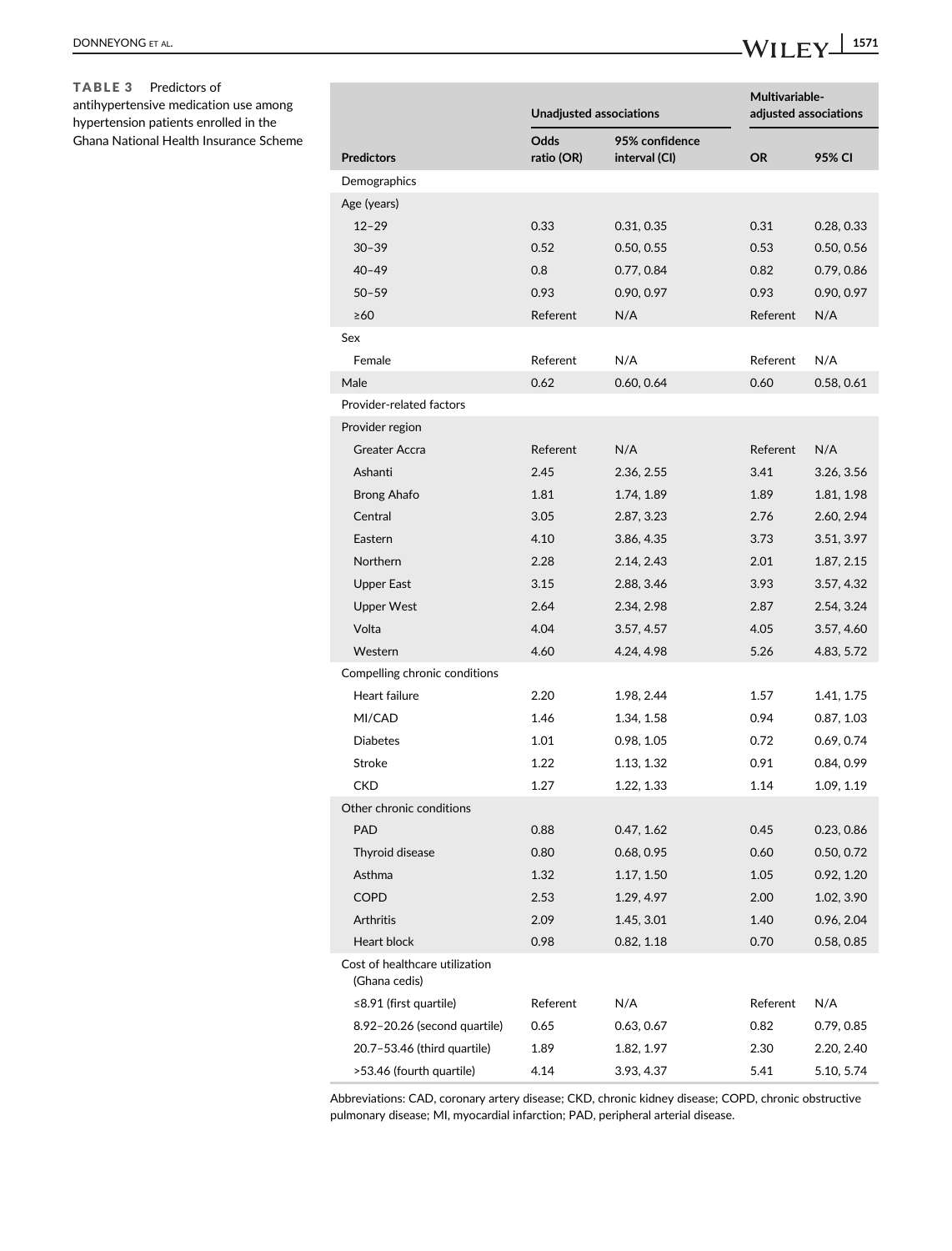TABLE 4 Factors associated with the use of guideline-concordant antihypertensive medication therapy among subgroups of hypertension patients with compelling conditions for antihypertensive therapy (overall, heart failure, and MI/CAD)

|                                                    | Overall ( $n = 56815$ ) |              | Heart failure ( $n = 5166$ ) |             | $MI/CAD (n = 5720)$ |             |
|----------------------------------------------------|-------------------------|--------------|------------------------------|-------------|---------------------|-------------|
| <b>Predictors</b>                                  | <b>OR</b>               | 95% CI       | <b>OR</b>                    | 95% CI      | <b>OR</b>           | 95% CI      |
| Demographics                                       |                         |              |                              |             |                     |             |
| Age (years)                                        |                         |              |                              |             |                     |             |
| $12 - 29$                                          | 1.13                    | 0.97, 1.32   | 0.82                         | 0.35, 1.95  | 0.41                | 0.09, 1.79  |
| $30 - 39$                                          | 0.84                    | 0.76, 0.94   | 2.07                         | 1.38, 3.10  | 0.87                | 0.52, 1.45  |
| $40 - 49$                                          | 1.04                    | 0.98, 1.11   | 2.11                         | 1.59, 2.80  | 1.27                | 0.94, 1.71  |
| $50 - 59$                                          | 1.01                    | 0.96, 1.06   | 1.22                         | 0.96, 1.56  | 1.02                | 0.80, 1.30  |
| $\geq 60$                                          | Referent                | N/A          | Referent                     | N/A         | Referent            | N/A         |
| Sex                                                |                         |              |                              |             |                     |             |
| Female                                             | Referent                | N/A          | Referent                     | N/A         | Referent            | N/A         |
| Male                                               | 1.27                    | 1.21, 1.33   | 1.04                         | 0.85, 1.27  | 1.22                | 0.97, 1.53  |
| Provider-related factors                           |                         |              |                              |             |                     |             |
| Provider region                                    |                         |              |                              |             |                     |             |
| Greater Accra                                      | Referent                | N/A          | Referent                     | N/A         | Referent            | N/A         |
| Ashanti                                            | 1.09                    | 1.01, 1.17   | 0.41                         | 0.26, 0.63  | 0.53                | 0.28, 1.02  |
| <b>Brong Ahafo</b>                                 | 0.63                    | 0.58, 0.68   | 0.95                         | 0.66, 1.36  | 1.17                | 0.72, 1.91  |
| Central                                            | 0.89                    | 0.81, 0.97   | 1.46                         | 0.98, 2.19  | 0.82                | 0.51, 1.32  |
| Eastern                                            | 0.65                    | 0.60, 0.71   | 0.77                         | 0.53, 1.12  | 0.43                | 0.26, 0.72  |
| Northern                                           | 0.75                    | 0.66, 0.84   | 1.19                         | 0.77, 1.85  | 0.95                | 0.55, 1.65  |
| <b>Upper East</b>                                  | 0.99                    | 0.85, 1.15   | 1.09                         | 0.61, 1.97  | $\mathsf{a}$        | $\mathsf a$ |
| <b>Upper West</b>                                  | 1.33                    | 1.13, 1.57   | 0.64                         | 0.27, 1.50  | 0.26                | 0.10, 0.69  |
| Volta                                              | 1.02                    | 0.87, 1.20   | 0.47                         | 0.27, 0.82  | 1.50                | 0.51, 4.42  |
| Western                                            | 1.30                    | 1.18, 1.44   | 0.69                         | 0.40, 1.19  | 0.68                | 0.41, 1.11  |
| Compelling chronic conditions                      |                         |              |                              |             |                     |             |
| Heart failure                                      | 2.52                    | 2.31, 2.74   | N/A                          | N/A         | 1.33                | 0.94, 1.89  |
| MI/CAD                                             | 1.15                    | 1.05, 1.25   | 0.76                         | 0.54, 1.08  | N/A                 | N/A         |
| <b>Diabetes</b>                                    | 2.71                    | 2.55, 2.88   | 1.16                         | 0.94, 1.44  | 1.04                | 0.83, 1.31  |
| Stroke                                             | 3.06                    | 2.81, 3.33   | 1.01                         | 0.72, 1.41  | 0.88                | 0.58, 1.32  |
| <b>CKD</b>                                         | 21.16                   | 19.83, 22.58 | 0.93                         | 0.74, 1.16  | 1.09                | 0.85, 1.40  |
| Other chronic conditions                           |                         |              |                              |             |                     |             |
| PAD                                                | 1.05                    | 0.48, 2.30   | a                            | $\mathsf a$ | $\mathsf a$         | a           |
| Thyroid disease                                    | 0.97                    | 0.75, 1.26   | 1.67                         | 0.69, 4.03  | 1.59                | 0.79, 3.21  |
| Asthma                                             | $1.02\,$                | 0.88, 1.19   | 1.39                         | 0.96, 2.02  | 0.86                | 0.49, 1.48  |
| COPD                                               | 1.36                    | 0.79, 2.33   | 1.20                         | 0.47, 3.08  | 2.33                | 0.46, 11.77 |
| Arthritis                                          | 0.71                    | 0.47, 1.08   | a                            | a           | $\mathsf{a}$        | a           |
| Heart block                                        | 0.97                    | 0.75, 1.26   | 0.42                         | 0.18, 0.95  | 1.15                | 0.51, 2.61  |
| Cost of healthcare utilization (Ghana cedis)       |                         |              |                              |             |                     |             |
| $\leq$ 8.91 (first quartile)                       | 1.34                    | 1.24, 1.45   | 1.19                         | 0.68, 2.08  | 0.40                | 0.19, 0.88  |
| 8.92-20.26 (second quartile)                       | 1.31                    | 1.22, 1.40   | 1.29                         | 0.80, 2.10  | 1.02                | 0.60, 1.73  |
| 20.7-53.46 (third quartile)                        | 2.04                    | 1.91, 2.19   | 2.65                         | 1.68, 4.19  | 1.44                | 0.87, 2.39  |
| Cost of antihypertensive medications (Ghana cedis) |                         |              |                              |             |                     |             |
| $\leq$ 16.50 (first quartile)                      | 2.93                    | 2.68, 3.20   | 5.27                         | 2.49, 11.15 | 2.48                | 1.29, 4.76  |
| 16.51-45.61 (second quartile)                      | 5.48                    | 5.02, 5.99   | 9.83                         | 4.71, 20.51 | 2.91                | 1.54, 5.49  |
| 45.62-105.60 (third quartile)                      | 12.18                   | 11.13, 13.32 | 13.03                        | 6.26, 27.13 | 6.27                | 3.39, 11.61 |

Abbreviations: CAD, coronary artery disease; CKD, chronic kidney disease; COPD, chronic obstructive pulmonary disease; MI, myocardial infarction; PAD, peripheral arterial disease.

<sup>a</sup>Dropped because of collinearity or no variation.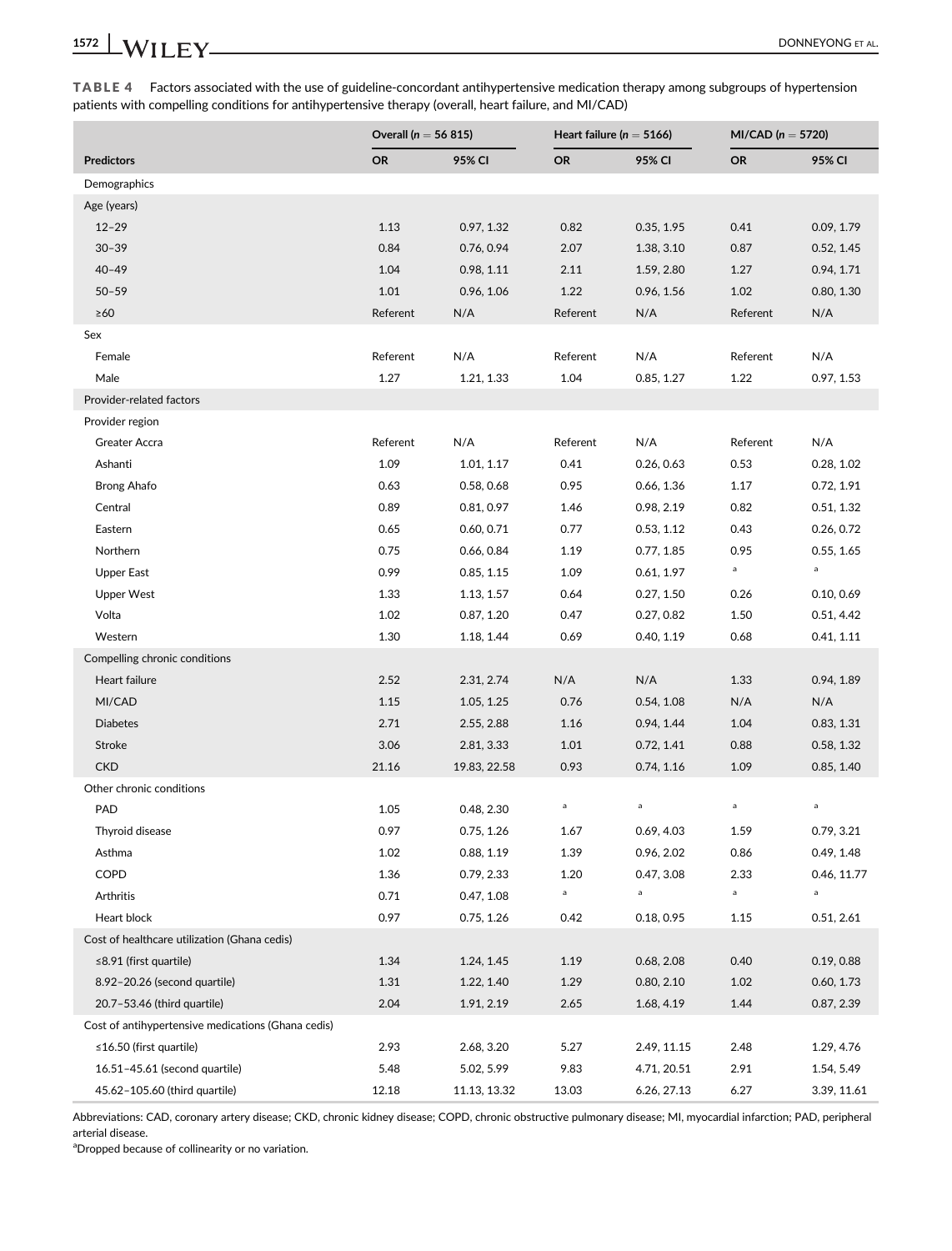|                                                    | Diabetes (n $=$ 32 736) |              | Stroke ( $n = 5776$ ) |             | $CKD (n = 20 359)$ |              |
|----------------------------------------------------|-------------------------|--------------|-----------------------|-------------|--------------------|--------------|
| <b>Predictors</b>                                  | <b>OR</b>               | 95% CI       | <b>OR</b>             | 95% CI      | <b>OR</b>          | 95% CI       |
| Demographics                                       |                         |              |                       |             |                    |              |
| Age (years)                                        |                         |              |                       |             |                    |              |
| $12 - 29$                                          | 1.03                    | 0.74, 1.42   | 0.47                  | 0.23, 0.99  | 1.16               | 0.95, 1.40   |
| $30 - 39$                                          | 0.83                    | 0.69, 0.99   | 0.76                  | 0.54, 1.07  | 0.82               | 0.72, 0.93   |
| $40 - 49$                                          | 0.88                    | 0.80, 0.97   | 0.97                  | 0.79, 1.19  | 1.15               | 1.05, 1.26   |
| $50 - 59$                                          | 0.87                    | 0.82, 0.94   | 0.91                  | 0.78, 1.06  | 1.21               | 1.11, 1.32   |
| $\geq 60$                                          | Referent                | N/A          | Referent              | N/A         | Referent           | N/A          |
| Sex                                                |                         |              |                       |             |                    |              |
| Female                                             | Referent                | N/A          | Referent              | N/A         | Referent           | N/A          |
| Male                                               | 1.11                    | 1.04, 1.19   | 1.32                  | 1.16, 1.51  | 1.48               | 1.38, 1.59   |
| Provider-related factors                           |                         |              |                       |             |                    |              |
| Provider region                                    |                         |              |                       |             |                    |              |
| Greater Accra                                      | Referent                | N/A          | Referent              | N/A         | Referent           | N/A          |
| Ashanti                                            | 0.97                    | 0.86, 1.09   | 1.44                  | 1.06, 1.96  | 1.25               | 1.12, 1.38   |
| Brong Ahafo                                        | 0.65                    | 0.58, 0.73   | 1.25                  | 0.98, 1.58  | 0.50               | 0.44, 0.56   |
| Central                                            | 1.00                    | 0.89, 1.13   | 1.77                  | 1.31, 2.40  | 0.70               | 0.61, 0.81   |
| Eastern                                            | 0.90                    | 0.80, 1.02   | 1.83                  | 1.45, 2.31  | 0.39               | 0.34, 0.44   |
| Northern                                           | 0.46                    | 0.38, 0.56   | 1.44                  | 1.08, 1.92  | 0.86               | 0.73, 1.02   |
| <b>Upper East</b>                                  | 2.22                    | 1.73, 2.83   | 6.35                  | 4.27, 9.44  | 0.68               | 0.58, 0.81   |
| <b>Upper West</b>                                  | 1.03                    | 0.80, 1.34   | 5.06                  | 2.77, 9.24  | 1.83               | 1.43, 2.33   |
| Volta                                              | 1.16                    | 0.90, 1.49   | 4.14                  | 3.03, 5.65  | 0.68               | 0.53, 0.87   |
| Western                                            | 2.37                    | 2.09, 2.70   | 2.26                  | 1.64, 3.11  | 0.55               | 0.47, 0.65   |
| Compelling chronic conditions                      |                         |              |                       |             |                    |              |
| Heart failure                                      | 4.92                    | 4.32, 5.60   | 3.22                  | 2.51, 4.14  | 2.43               | 2.05, 2.88   |
| MI/CAD                                             | 1.20                    | 1.07, 1.35   | 1.06                  | 0.82, 1.38  | 0.96               | 0.83, 1.12   |
| <b>Diabetes</b>                                    | N/A                     | N/A          | 1.01                  | 0.87, 1.17  | 2.82               | 2.59, 3.06   |
| Stroke                                             | 1.49                    | 1.31, 1.69   | N/A                   | N/A         | 1.33               | 1.14, 1.55   |
| <b>CKD</b>                                         | 1.30                    | 1.20, 1.40   | 1.19                  | 1.01, 1.40  | N/A                | N/A          |
| Other chronic conditions                           |                         |              |                       |             |                    |              |
| <b>PAD</b>                                         | 1.53                    | 0.64, 3.69   | $\mathsf a$           | a           | 3.32               | 0.41, 26.83  |
| Thyroid disease                                    | 1.22                    | 0.87, 1.71   | 0.84                  | 0.42, 1.68  | 0.90               | 0.64, 1.26   |
| Asthma                                             | 1.05                    | 0.83, 1.33   | 0.86                  | 0.51, 1.43  | 1.15               | 0.90, 1.46   |
| COPD                                               | 0.32                    | 0.06, 1.81   | 1.12                  | 0.24, 5.16  | 1.80               | 0.76, 4.28   |
| Arthritis                                          | 0.89                    | 0.45, 1.76   | 1.11                  | 0.33, 3.75  | 0.84               | 0.49, 1.43   |
| Heart block                                        | 1.52                    | 1.02, 2.26   | 1.16                  | 0.54, 2.49  | 0.88               | 0.61, 1.27   |
| Cost of healthcare utilization (Ghana cedis)       |                         |              |                       |             |                    |              |
| ≤8.91 (first quartile)                             | 1.08                    | 0.93, 1.26   | 1.66                  | 1.18, 2.34  | 1.00               | 0.89, 1.11   |
| 8.92-20.26 (second quartile)                       | 1.40                    | 1.25, 1.57   | 1.49                  | 1.10, 2.01  | 0.86               | 0.78, 0.96   |
| 20.7-53.46 (third quartile)                        | 2.73                    | 2.46, 3.03   | 2.40                  | 1.81, 3.17  | 1.01               | 0.91, 1.12   |
| Cost of antihypertensive medications (Ghana cedis) |                         |              |                       |             |                    |              |
| ≤16.50 (first quartile)                            | 7.57                    | 5.62, 10.20  | 2.61                  | 1.94, 3.51  | 2.80               | 2.53, 3.10   |
| 16.51-45.61 (second quartile)                      | 15.78                   | 11.79, 21.13 | 4.29                  | 3.21, 5.71  | 5.17               | 4.66, 5.75   |
| 45.62-105.60 (third quartile)                      | 27.45                   | 20.52, 36.71 | 7.57                  | 5.69, 10.07 | 17.84              | 15.77, 20.19 |

TABLE 5 Factors associated with the use of guideline-concordant antihypertensive medication therapy among subgroups of hypertension patients with compelling conditions for antihypertensive therapy (diabetes, stroke, and CKD)

Abbreviations: CAD, coronary artery disease; CKD, chronic kidney disease; COPD, chronic obstructive pulmonary disease; MI, myocardial infarction; PAD, peripheral arterial disease.

<sup>a</sup>Dropped because of collinearity or no variation.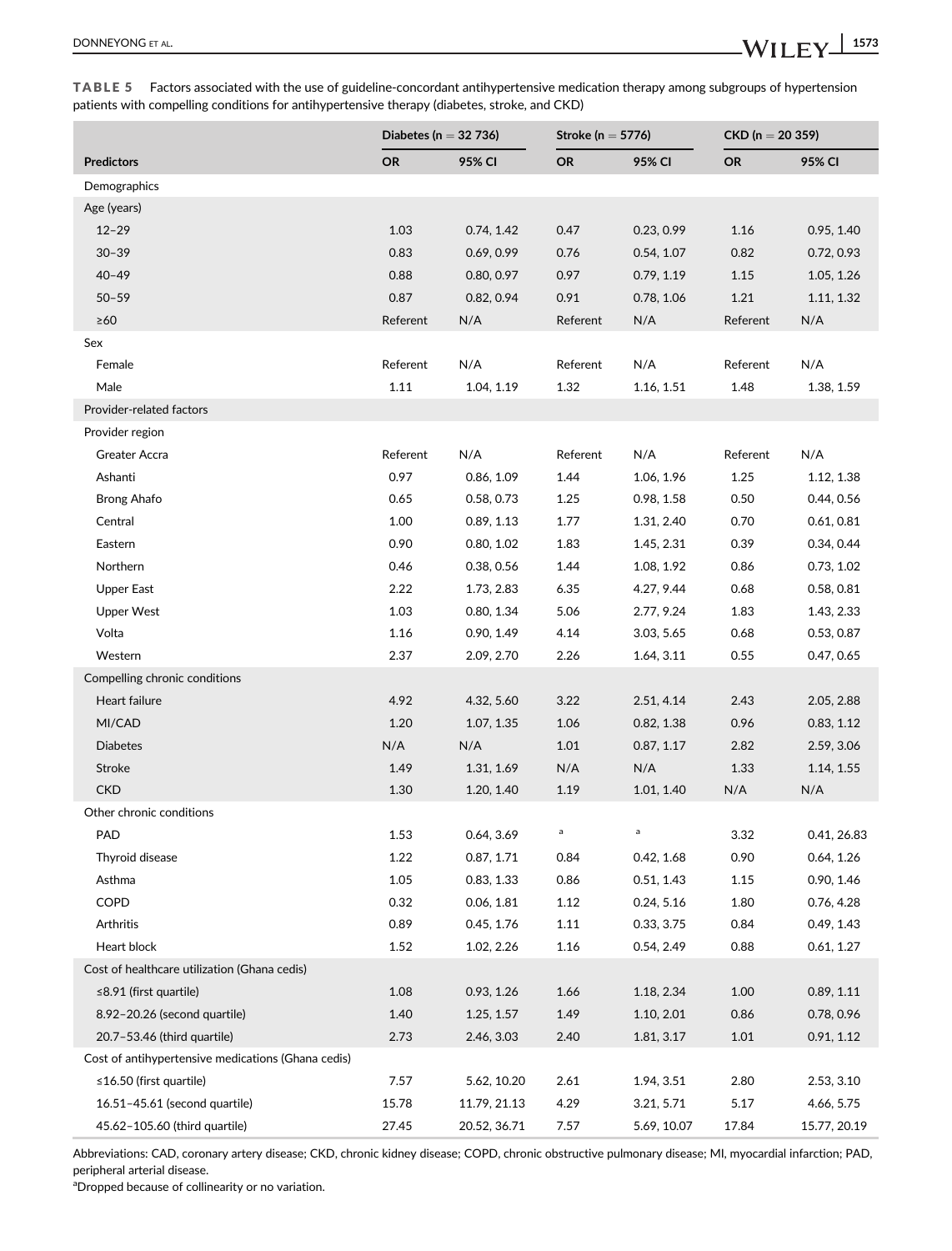## 1574 **LWII FY** DONNEYONG ET AL.

 $(OR = 0.91, 95\% \text{ Cl: } 0.84, 0.99)$  were less likely to use antihypertensive medications. The presence of comorbid MI/CAD was not associated with antihypertensive use.

### 3.4 | The quality of antihypertensive therapy based on concordance with clinical guideline recommendations

Overall, only about a third (32% [18 346 out of 56 815]) of the hypertension patients received treatment in accordance with clinical guidelines as described in the methods section. By individual compelling indications, guideline-concordant antihypertensive therapy was highest among those with comorbid CKD (use of ACEI/ARB), 59% (11 940 out of 20 359). A quarter of those with stroke (1467 out of 5776) also received guideline concordant therapy (ACEI or diuretic). Only 20% (6391 out of 32 736), 10% (541 out of 5166) and 8% (430 out of 5720) of hypertension patients with comorbid diabetes, heart failure or MI/CAD used a guideline-concordant antihypertensive therapy.

#### 3.5 | Predictors of guideline-concordant antihypertensive therapy

The multivariable logistic regression analysis identified majority of the variables assessed to be significantly associated with guidelineconcordant therapy except the presence of other chronic comorbid conditions (PAD, thyroid disease, asthma, COPD, arthritis and heart block, Table 4). Guideline-concordant therapy increased with increasing cost of both medications and overall healthcare (outpatient and inpatient services) utilization. The predictors of guideline concordant therapy by each compelling indication varied slightly from those observed in the overall population (Tables 4 and 5). The only exception was cost that was consistently associated with higher odds of guideline-concordant therapy.

#### 4 | DISCUSSION

Use of antihypertensive therapy was very high among hypertension patients who had health insurance coverage from the Ghana NHIS. Nearly half of the patients used both CCBs and diuretics. However, the overall quality of antihypertensive therapy in terms of guidelineconcordant therapy was suboptimal especially among patients who had diagnosis of chronic conditions that indicate for antihypertensive therapy. Only a third of the patients who had a comorbid diagnosis of heart failure, MI/CAD, diabetes, CKD or stroke received antihypertensive therapy according to the JCN 8 clinical guidelines.<sup>14</sup> For all substances, we found surprisingly small quantities dispensed over a year for each user.

The prevalence of hypertension (11%) observed from the NHIS database is comparable to the national data from the 2014 GDHS data.<sup>2</sup> However, the prevalence of antihypertensive use observed among NHIS enrollees (86%) in our study was two times larger than the most recent data from the 2014 GDHS data. $2$  Older studies reported even smaller proportions (18%–31%) of use of antihypertensive therapy among hypertension patients.<sup>5-9</sup> Our study design involved only patients with health insurance coverage and antihypertensive use was defined from claims data, in contrast, previously published studies involved the general population and defined prevalence of antihypertensive medication use based on self-reports. These selfreported medication use were not verified by the authors.

The predictors of antihypertensive use from claims data have not been previously investigated in Ghana. The majority of the factors assessed as potential predictors in our analysis were significantly associated with antihypertensive use. Nonetheless, it is concerning that MI/CAD, diabetes and stroke—chronic conditions that indicate for antihypertensive therapy—were rather associated with non-use of antihypertensive medications. Further research is needed to better understand the drivers of these associations.

The overall quality of antihypertensive therapy was suboptimal despite the near universal use of antihypertensive medications; only about a third of the hypertension patients received clinical guidelineconcordant antihypertensive therapy. The quality of treatment varied across subgroups of patients with compelling chronic indications for antihypertensive therapy. While the quality of antihypertensive therapy was moderate (59%) among patients with comorbid CKD, the quality was poor for all other subgroups. Guideline-concordant therapy was hardly followed for treating patients with comorbid heart failure or MI/CAD. This is very concerning because uncontrolled hypertension is a major risk factor of death among patients with these comorbid conditions.

#### 4.1 | Implications of findings

Our analysis suggests that the NHIS coverage has positively impacted access to antihypertensive medication because the proportions of patients using antihypertensive medications among the NHIS enrollees is significantly higher compared to that in the general population. However, our data also highlights major gaps in the quality of pharmacologic management of hypertension in Ghana. Specifically, there needs to be concerted efforts to adequately treat patients who are at most risk of adverse hypertension outcomes because of comorbid compelling indications (heart failure, MI/CAD, diabetes, stroke or CKD), other chronic conditions and male sex. Additional research is needed, however, to address the gaps in the quality of antihypertensive therapy identified in this analysis. We propose further be conducted to understand antihypertensive prescribing practices by clinicians and identify barriers that can be intervened on to improve the quality of antihypertensive therapy. Longitudinal NHIS claims data as well as other primary cohort data would be required to successfully carry out this type of study.

#### 4.2 | Strength and limitations

Our study features several strengths in spite of the aforementioned limitations. First, this is the single largest study of antihypertensive